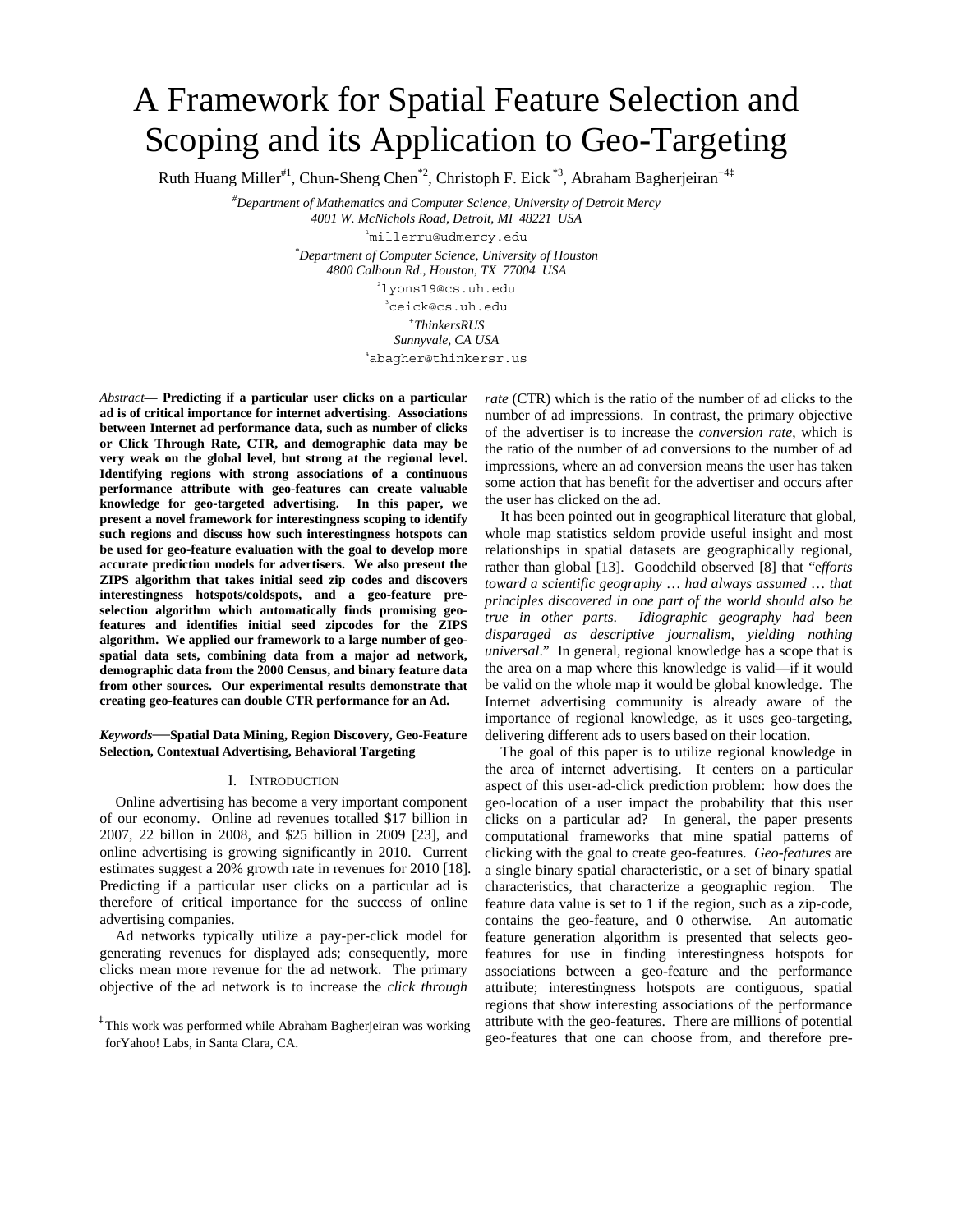selection of a relevant geo-feature is an important issue. Consequently, the paper additionally proposes a pre-selection algorithm which goes through a large set of geo-feature candidates to identify promising features for the next stage of the analysis. We will demonstrate that the so-obtained regional knowledge can be utilized to improve geo-targeted advertising in the identified regions.

The main contributions of this paper include: 1) it presents a unique, generic framework to find spatial interesting hotspots for a performance attribute with respect to a set of geo-features, 2) we discuss how performance attributes can be used as a pre-selection tool to identify promising geo-features, 3) novel algorithms are introduced that compute interesting hotspots regions, and 4) the presented framework and algorithms are evaluated in challenging case studies which associate geo-features with clicking behavior with the goal to obtain a more accurate model for Ad targeting.

The rest of this paper is organized as follows. Section 2 discusses related work. Section 3 presents our framework for identifying geographical interestingness hotspots, proposes a new interestingness scoping algorithm, and defines various interestingness functions that capture different aspects of the geo-features and performance attribute. It also presents our ZIPS algorithm for discovering hotspot/coldspot regions, and our geo-feature pre-selection algorithm for pre-seeding ZIPS. Section 4 presents experimental evaluation results. Section 5 presents our conclusions.

## II. RELATED WORK

Traditional data mining techniques focus on finding global patterns and statistics. For example, MLC++ [21] is a software package library of machine learning algorithms that can be used to build data mining applications. In addition, there are repositories [22] of machine learning algorithms and tools, and two comprehensive surveys of useful analysis algorithms [19], [20] that provide resources for building data mining tools.

However, global statistics seldom provide useful insight and most relationships in spatial datasets are geographically regional. Our approach, developed by the UH Data Mining and Machine Learning Group [4], centers on discovering regions and interesting associations which are valid in those regions. The framework operates in the continuous domain and views region discovery as a clustering problem in which an externally given fitness function is maximized [13], [14].

However, to date there is little work on using these data mining techniques on multiple spatial data sets to identify interestingness hotspots with respect to a performance attribute that could help identify generalized regional user profiles, which provide valuable input for selecting geotargeted advertising in those regions.

#### *A. Hot Spot Discovery in Spatial Statistics*

In [2], the detection of hotspots using a variable resolution approach was investigated in order to minimize the effects of spatial superposition. The definition of hotspots was extended in [12] using circular zones for multiple variables. In [7], [14],

a popular method to find hot spots in spatial datasets relying on the G\* Statistic was proposed. The G\* Statistic detects local pockets of spatial association. The value of G\* depends upon an *a priori* given scale of the pockets and is calculated for each object individually. Visualizing the results of G\* calculations graphically reveals hotspots/coldspots. However, such aggregates are not formally defined clusters, as the G\* approach has no built-in clustering capabilities.

#### *B. Spatial Co-location Pattern Discovery*

Shekhar *et al*. discuss several interesting approaches to mine co-location patterns, which are subsets of Boolean spatial features whose instances are frequently located together in close proximity [15], [16], [17]. Huang *et al*. proposed co-location mining involving rare events [9]. In [10], Huang and Zhang explored the relations between clustering and co-location mining. Instead of clustering spatial objects, the features of spatial objects are clustered using a proximity function that is designed to find co-locations. However, it should be stressed that all the approaches mentioned above are restricted to categorical datasets and center on finding global co-location patterns, whose scope is the whole dataset. Localized association rule mining [1] takes a similar approach to ours, but it discovers association rules that hold in local clustered basket data, and is limited to non-spatial basket datasets.

# III. A FRAMEWORK FOR IDENTIFYING GEOGRAPHICAL INTERESTINGNESS HOTSPOTS

Identifying geo-spatial location in the US has been made possible by the public availability of IP-address geo-location databases that associate each IP address with a global location, which are highly accurate and updated monthly. While geospatial location is a much more difficult problem in other parts of the world, techniques (mostly proprietary) have been developed by the major ad networks to alleviate this problem and significantly improve accuracy. Given that it is feasible, and relatively easy, to identify geo-spatial location of a user (at least to the user's ISP location), the question then becomes one of identifying spatial interestingness with respect to one or more geo-features and a performance attribute/metric.

# *A. A Framework for Spatial Interestingness Scoping of a Performance attribute in Different Contexts*

We introduce computational techniques that compute interestingness hotspots with respect to particular associations of a performance attribute with a particular context. Interestingness hotspots are contiguous areas in space for which an interestingness function *i* assigns a reward w≥ $\theta$ , indicating "news-worthy" regional associations between the performance attribute and context under which it is analyzed.

Our goal is to mine spatial patterns for a *performance attribute* in different contexts in a predefined space. A spatial pattern as far as this paper is concerned, is an association of a performance attribute with a single or a set of geo-features. The scope of a spatial pattern is a set of contiguous geographical regions for which the association is valid;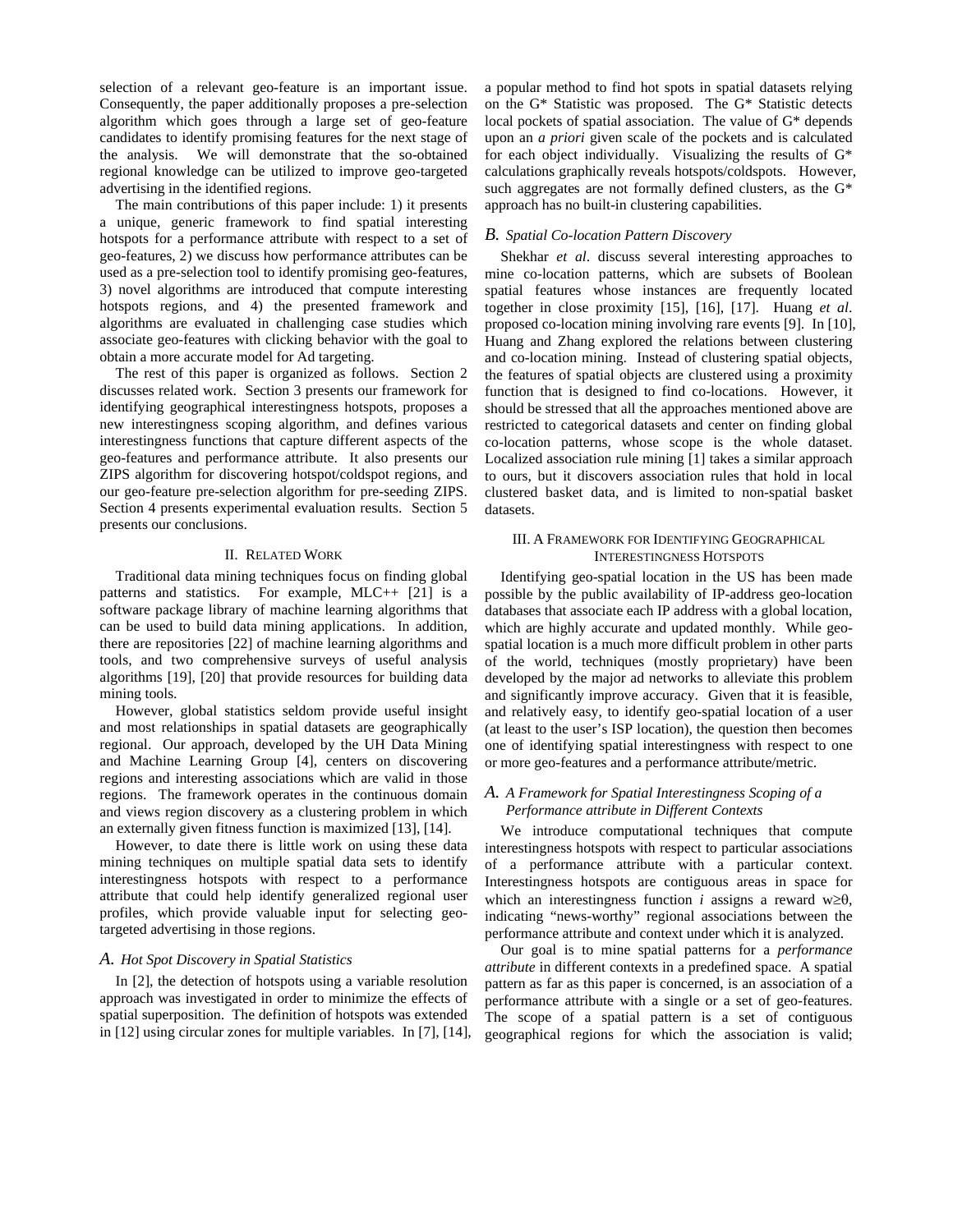validity is assessed using interestingness functions. This is accomplished by estimating quantities of interest for the success of a business entity, such as average click-through rate, number of items sold (related to conversion rate), or average profits (based upon actual income less the actual cost for the advertisement). A context is a presence or absence of a specific geo-feature with respect to performance attributes that are analyzed. For example, we might be interested in finding interesting associations between click-through rate (the performance attribute) and one or more geo-features (the context under which the performance attribute is analyzed) that are assessed by evaluating correlations between them. Interestingness of associations is captured by interestingness functions that associate a reward with a region based on its interestingness.

More formally, we assume a spatial dataset O is given in which objects o∈O are characterized by: the performance attribute p, a set of spatial attributes S, a set of binary attributes B, and a set of continuous attributes C.

B∪C defines the contexts under which the performance attribute p is analyzed. Moreover, we assume a spatial neighboring relationship N is given

#### N⊆O×O

that describes which objects belonging to O are neighbors. N is usually computed using spatial attributes S of objects in O.

Finally, we assume that we have an interestingness measure

# *i*:  $2^{\circ}$  → {0} $\cup$  \mither

that assesses the interestingness of subsets of the objects in O by associating rewards with particular contexts. Moreover, we assume an interestingness threshold  $\theta$  is given that defines which patterns are interesting. In general, *i* measures the interestingness of the performance attribute p, usually in some  $context<sup>1</sup>$ .

#### X⊆B∪C.

The goal of this research is to develop frameworks and algorithms that find interestingness hotspots H⊆O; H is an interestingness hotspot with respect to *i* if the following 2 conditions are met:

1.  $i(H) \geq \theta$ 

l

2. H is contiguous with respect to N; that is, for each pair of objects  $(o, v)$  with  $o, v \in H$ , there has to be a path from o to v that traverses neighboring objects (w.r.t. N) belonging to H.

Interesting hotspots H are contiguous regions in space that are interesting  $(i(H) \ge \theta)$ . Moreover, we call H a *global interestingness hotspot* if *i*(O)≥θ; otherwise, we call H a *regional interestingness hotspot* with respect to O.

#### *B. Interestingness Measures for Geo-feature Data Sets*

Interestingness hotspots are areas for which the interestingness function *i* assigns a reward w≥ $\theta$ , indicating

"news-worthy" regional associations between the performance attribute and the context under which it is analyzed.

In this section, different interestingness measures *i* will be introduced, some of which will be used later in Section 4 for the experimental results. The most simplistic interestingness measure we can think of is one that directly uses the value of the performance attribute p, which we call  $i<sub>p</sub>$  in the following:

#### Let H⊆O

 $i_p(H)=(\sum_{h\in H} h.p)/|H|$  where |H| denotes cardinality of H Another interestingness measure  $i_{p|Y}$  analyzes the performance attribute within a set of binary contexts Y⊆B:

$$
i_{\text{p}|Y}(H) = \left(\frac{\displaystyle\sum_{\text{h} \in H \land \, \forall \, y \in \, Y: \text{h}, y = \text{true}} h.p}{\left|\{\text{h} \, | \, \text{h} \in \, H \, \land \, \, \forall \, y \in \, Y: \text{h}, y = \text{true}\} \right|}\right)
$$

Where  $i_p$  takes an average of the performance attribute for all objects in H,  $i_{p|Y}$  restricts the average computation to objects in H for which binary attributes (such as geo-features) in Y are true. Moreover, when mining with respect to  $i_{p|Y}$  we frequently require an additional support threshold *s*. If this approach is chosen, H is considered to be an interestingness hotspot with respect to  $i_{p|Y}$  only if the following conditions are met:

- 1.  $i(H) \geq \theta$
- 2. H is contiguous with respect to N; that is, for each pair of objects  $(o, v)$  with  $o, v \in H$ , there has to be a path from o to v that traverses neighboring objects (w.r.t. N) belonging to H.
- 3. |{h| h∈H∧∃y∈Y h.y=true}|≥s

#### *C. Computing Interestingness Hotspots*

This paper presents two algorithms related to finding Interestingness Hotspots: 1) the ZIPS algorithm for identifying regional hotspots/coldspots, and 2) an automatic feature pre-selection tool that identifies promising geofeatures that should be further investigated by ZIPS.

Our algorithm for computing interestingness hotspots is called ZIPS (for Zip code Interestingness Proximity Selection). ZIPS, a generalization of MOSAIC [3] to handle polygon based regions, is an **agglomerative growing algorithm** that starts with a region  $R = \{o\}$  containing a single object o∈O and searches for interesting hotspots  $G_0$  by adding objects in the neighborhood of o to R.

Two groups of agglomerative growing algorithms can be distinguished:

- a. Algorithms that try to obtain interestingness hotspots that maximize the size  $|G_{o}|$  of the obtained region.
- b. Algorithms that maximize the interestingness  $i(G_0)$  of the obtained region.

A problem that both types of algorithms face is that they create a lot of overlapping interestingness hotspots which need to be post-processed to obtain a final set of hotspots. Post processing algorithms that can be used for this purpose have been proposed in [11].

 $1$  Occasionally, we just analyze the performance attribute itself, in which case X=∅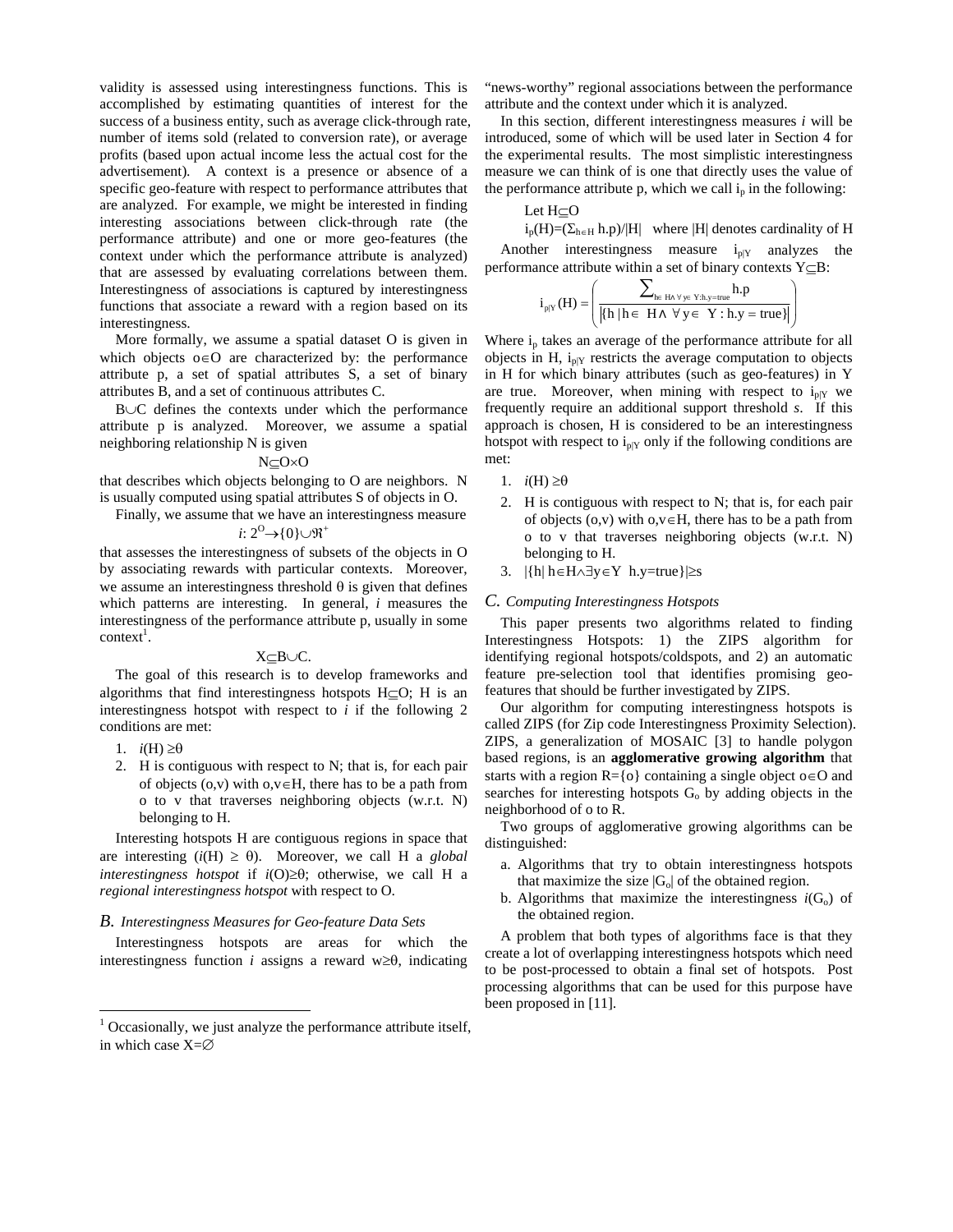```
Input: interestingness features - fList, and dataset 
featureSelection (fList):candidateFeatureList
{ 
    Set SelectedFeatureList := empty 
    Set fsFeatureZips := empty 
   Set inputFeatureList := fList 
   Set candidateFeatureList := empty
   For each item c in inputFeatureList
       add c and –c to the candidateFeatureList 
   For (i = 1; i \leqcandidateFeatureList.length; i++) Call createFeatureSetList(candidateFeatureList, 0, 
                                   i, new int [i]) 
} 
createFeatureSetList(cFeatureList, n, i, featureSet )
{ 
  if (i == 0) { //end IDDFS search
      For each zipcode z in DataSet { 
         If (z contains the match to the features in featureSet ) 
            Add zipcode data to attributes with featureSet 
         Else 
            Add zipcode data to attributes without featureSet 
       } //end for loop 
      Calculate performance attribute and ratios for featureSet
      If ratio met the threshold { 
         Add featureSet to selectFeatureList; 
         Add zip codes with featureSet to fsSeedZip
       } //end check threshold 
    } // end outer if loop 
  Else //recursively search the space for more feature set \{ For (int k=n; k<= cFeatureList.length-i; k++) { 
         //if meet the threshold continue search 
         //else the rest of tree is pruned 
         If (featureSet's subfeature sets met threshold) 
             Call createFeatureSetList(cFeatureList, k+1, 
                                               i-1, featureSet) 
      } //end for 
   } //end else 
} //end function call
```
Fig. 1 Zip codes Pre-selection Algorithm.

1) *ZIPS Feature Pre-selection Algorithm:* The feature pre-selection algorithm, shown in Fig. 1, finds the initial seed regions automatically based on interestingness, thus eliminating the need for an expert to manually inspect them. The algorithm takes a set of geo-features as an input and identifies candidate feature sets using Iterative Deepening Depth-First Search (IDDFS). When a candidate feature set is identified, every zipcode's data is examined for the presence and absence of this feature set, and information is updated accordingly. Once all the zipcodes have been examined, the performance attributes are calculated for this feature set. If the interestingness threshold is met, then the feature set is saved into the selectedFeatureList and the zipcodes are saved as seeds for the ZIPS algorithm. A feature is pruned by the algorithm if its subfeatures are not part of the selected feature set. The complexity of the algorithm is  $O((2^* | features|)^{|features|})$ . The seed list is then fed into the ZIPS algorithm. In addition, a Naive Bayesian algorithm could utilize the performance attributes to improve the predictions from the Yahoo! prediction algorithm with the information gained from the use of geo-features.

2) *ZIPS Regional Hotspot Identification Algorithm:* ZIPS, begins with a set of seed regions and grows each region by

```
INPUT: AN INTERESTINGNESS FUNCTION \vec{F}, a list of n initial zip
           regions zlist, interestingness threshold t
Set HotspotList := empty 
Set NeighborList := empty 
For each region z in zlist { 
      If(F(z)>t) { 
           Add (neighbor zip codes of z – Hotspots) and add 
                 to the NeighborList; 
           While (size of NeighborList > 0) { 
                 Remove one zip code M from NeighborList; 
                If (F(M+z) > t) Merge M to z; 
 } 
                 Mark M as processed and add unprocessed 
                 neighbor zip codes of M to the NeighborList ; 
 } 
            Add z to HotspotList; 
      } 
} 
Return HotspotList;
```
Fig. 2 ZIPS Hotspot Discovery Algorithm.

adding neighboring zip codes to it. The seed regions used as the initial set of regions is defined by the zip codes containing one or more geo-features, whose interestingness is above some threshold. ZIPS, which finds regions based upon zip codes, is an agglomerative clustering algorithm that operates on (zip code) polygon regions. Fig. 1 shows the pseudo code of the ZIPS algorithm. ZIPS computes zip code regions whose interestingness is above a user-defined threshold. Since the finest granularity of CTR and the census data is on the zip code level the algorithm walks through all the neighboring zip codes that share the boundary with the initial region. A neighboring zip code is merged into the initial region if the interestingness after merging is above the threshold. The algorithm stops if no more zip codes can be added. This is different from Kulldorff's algorithm [14], in that ours works with zip code based polygons, rather than growing circular regions from initial points. Also, our framework is more general in that it supports arbitrary interestingness functions.

# IV.EXPERIMENTAL EVALUATION: MINING GEO-SPATIAL PATTERNS OF CLICKING BEHAVIOR

This section describes the results of our offline data mining experiments, which mine for regional and global spatial associations between performance attributes (like number of clicks and CTR) and promising geo-features.

# *A. Zip Code Regions*

In the zip code data, the first digit, 0-9, designates the general area of the country, with numbers starting lower in the east and increasing as you move west. For example 0 covers Maine while 9 refers to California. The next two digits in a zip code refer to one of the 455 Sectional Center Facilities (SCFs) in the US. The last 2 digits identify the zip codes within a specific SCF.

# *B. Data Sets*

Data from multiple sources were combined to obtain the data sets used in the experiments. The first source came from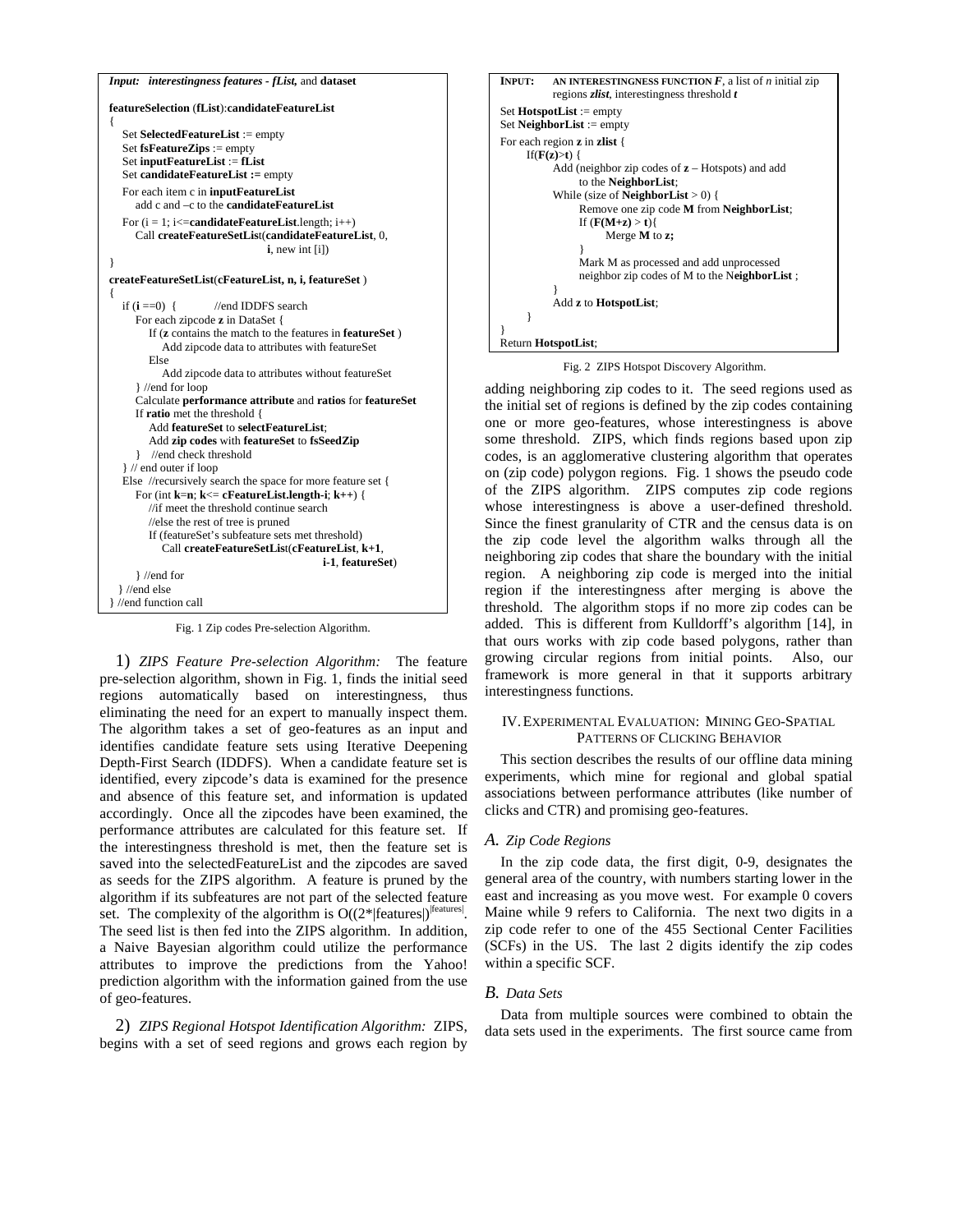TABLE 1. GEO-FEATURE IMPACT ON PERFORMANCE ATTRIBUTES

|                                                | <b>CTR</b> | <b>Impression</b> | Click |  |  |  |
|------------------------------------------------|------------|-------------------|-------|--|--|--|
| <b>Feature: Starbucks</b>                      |            |                   |       |  |  |  |
| Ratio T/F                                      | 1.563      | 2.041             | 3.189 |  |  |  |
| <b>Feature: Wholefood</b>                      |            |                   |       |  |  |  |
| Ratio T/F                                      | 1.012      | 8.033             | 8.129 |  |  |  |
| <b>Feature: Target</b>                         |            |                   |       |  |  |  |
| Ratio T/F                                      | 1.539      | 0.975             | 1.500 |  |  |  |
| <b>Feature: Walmart</b>                        |            |                   |       |  |  |  |
| Ratio T/F                                      | 1.758      | 0.466             | 0.819 |  |  |  |
| <b>Feature: not high PhD and no Wholefoods</b> |            |                   |       |  |  |  |
| Ratio T/F                                      | 1.725      | 0.399             | 0.688 |  |  |  |

|  |  |  |  | TABLE 2. REGIONAL EFFECTS OF WHOLE FOOD MARKET |
|--|--|--|--|------------------------------------------------|
|--|--|--|--|------------------------------------------------|

| Region                   | $%$ Diff w/o | $%$ Diff w/ |
|--------------------------|--------------|-------------|
| Entire US (Global)       | $-0.16%$     | 1.03%       |
| 90xxx-96xxx<br>CА        | $-9.84%$     | 46.89%      |
| KY<br>$40$ xxx- $42$ xxx | 1.12%        | $-30.47\%$  |
| WА<br><b>98xxx</b>       | 21.63%       | $-68.11\%$  |

Yahoo! click log data for the top 5 Yahoo! domains for rank 1 ad data. For this data, we set a reasonable minimum threshold of 1000 impressions, and 100 clicks. The original dataset



Fig. 3 Hotspot Regions with Starbucks geo-feature as used for ZIPS and minimum CTR threshold set to 4 times the average CTR

contained 38,000 zip codes, but after applying the thresholds the dataset was trimmed to 13,848 zip codes. The second source came from the US Census 2000 data. In this dataset,



Fig. 4 Hotspot Regions without high percentage of Ph.D., and without Wholefoods market as geo-feature CTR threshold set 2 times the average

the race field contains one of the following: White, Black, American Indian, Asian, Hawaiian and Pacific Islander, Some Other Race, and 2 or More Races. The data contains both the population and percentage of each race in the zip code. The education field can be one of: Upto  $12<sup>th</sup>$  Grade, Some College, BS, MS, Grad and Professional, and BS and Beyond. The education level data is limited to those who are 25 years of age or older, and is given as a percentage. The per capita income is a number that represents the average per capita income for that zip-code. For the third source, additional geo feature data were used to supplement these two datasets from sources such as: Starbucks.com, WholeFoods.com, Walmart.com, and Target.com. Datasets from this third set of sources were joined using the zip-codes of stores, obtaining a combined dataset that contains records for each of the 5 digit zip codes, with fields including: 1) the performance attributes *number of impressions*, *number of clicks*, and *CTR*, 2) other attributes such as per capita income, race, and education level, and the binary equivalent of these being 25% above the average rate and 3) binary geo-features such as presence of Starbucks, Whole Foods Market, Target, or Walmart stores.

#### *C. Identifying Interestingness Hotspots*

Interestingness was measured for all the US 5 digit zip codes with respect to performance attributes (*number of impressions*, *number of clicks*, and *CTR*), and geo–features (presence of Starbucks, presence of WholeFoods Market, and presence of airport with many nearby hotels). The zip codes containing the geo–feature that met the minimum interestingness threshold are used to seed ZIPS. Analysis was then performed using our hotspot identification algorithm, ZIPS, with respect to the performance attributes.

1) *Binary Regional Analysis:* Binary features need to be examined with respect to performance attributes, such as CTR, so that the interesting features can be further analyzed using the ZIPS algorithm. In Table 1, the presence of Starbucks, Whole Foods Markets, Target and Walmart binary features were studied against CTR. The values for impression, clicks and CTR are given as ratios of the actual values for those zip codes that have these geo-features to the actual values for those zip codes that do not have the geofeatures. We have found some regional effect on both clicks and CTR when these geo-features are present. When a Starbucks or a Target store is located in a zip code, there is corresponding increase in all three performance attributes. This indicates that more users view ads in these zip codes, and are more likely to click on the ads they are presented.

The most interesting cases occur when either a Walmart or a WholeFoods Market is present. When a Walmart is present in a zip code, both #impressions and #clicks declines, but the CTR still increases. This suggests a loss of revenue stream, even though the CTR value increased. However, when a WholeFoods Market is present in a zip code, the CTR remains relatively flat. But, there is a corresponding increase in #impressions and #clicks, both of which grow at the same rate. Thus, there is an increased revenue stream in these zip codes,